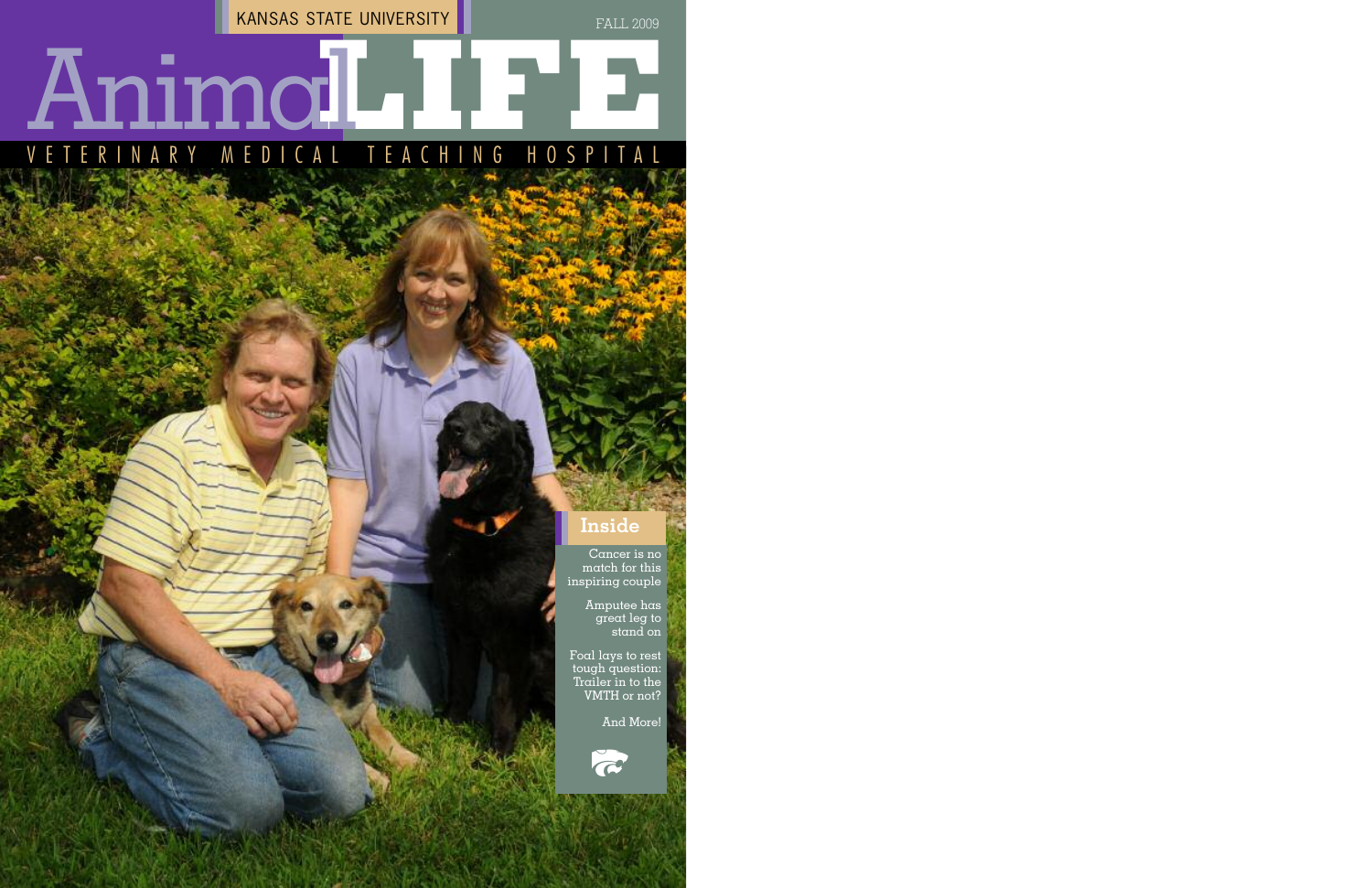



The two words "animal" and "life" share the "L" becausejust like our pets—they are a seamless part of our lives.



Patrice Scott, "AnimaLIFE" editor, with Clyde.

Patrice Scott Marketing and Development Officer Veterinary Medical Teaching Hospital 1700 Denison Ave., 103 Trotter Hall Manhattan, KS 66506-5601 Phone: 785.532.4046 E-mail: pscott@vet.k-state.edu

## **Live and Learn**

I  $\blacksquare$  often joke the only way I gained entry into the select world of veterinary medicine was "through the window of the human-animal bond." Since joining the teaching hospital, I have had access to incredible specialists and been afforded opportunities to learn every day.

The stories in this edition of AnimaLIFE challenged me in every way possible. I learned a great deal about medicine and myself. When I first heard about Sissy T, an amputee who needed a total hip replacement on her only remaining hind limb, my thought was "uh oh." When I interviewed Dr. Mary Lynn Higginbotham about cancer patients with recurring words like "lymphoma, basal cell and aggressive," I erroneously concluded "that's it." What I learned was this: I didn't know what I thought I knew and made assumptions. Fear strikes at the heart when you are concerned about a loved one. Fortunately, all of these owners relied on the guidance of the specialists, heeded their advice and made the commitment to see it through. The results speak for themselves.

To our faithful readers, I must apologize for the lapse in production. I'm certainly not the only person capable of producing this magazine, but I need to send a special thank-you to Dean Ralph Richardson, Dr. Roger Fingland and Chris Gruber, for making me feel like I am. The support they provide animals is truly something to behold. They are equally phenomenal when it comes to humans. I hope you enjoy reading this magazine as much as I appreciate the chance to write it.

So, enjoy these stories. Hug your pets and the people closest to you. And rest easy knowing if you ever need us, we're only a phone call away. As always, if you'd like to share a story, please contact me!

All the best,

Latrice

Editor Patrice Scott 1700 Denison Ave. 103 Trotter Hall Manhattan, KS 66506-5601 785.532.4046 pscott@vet.k-state.edu



#### Photography

Digital Instruction, Support and Creative Services College of Veterinary Medicine Kansas State University Dave Adams Patrice Scott Personal family photos

#### Publisher

AnimaLIFE is published by the Veterinary Medical Teaching Hospital at Kansas State University, Manhattan, KS 66506. For advertising information contact Patrice Scott at 785.532.4046.

All rights reserved.

Contents of this magazine may not be reproduced in any manner without the written consent of the publisher.

#### Animal **IFE**

### **Contents**









#### **Pg. 18** Dr. Michele Borgarelli

Dr. Borgarelli sets a goal to create a heart failure center at the Veterinary Medical Teaching Hospital (VMTH).

About the Cover

Jim and Kathy Speier at home with their dogs Max and Tara. Both dogs are living proof that there is a wonderful life after a cancer diagnosis.

**Pg. 9** The Gift of a Lifetime

> The Louis A. and Norma Jane Ball Scholarship in Veterinary Medicine will change lives forever.



**Pg. 5** CHAMPioning a Cause

> Mysteries of Chronic Kidney Disease call for Dr. Greg Grauer and some animal champions.



- **Pg. 2** AnimaLIFE Editor's column
- **Pg. 4** VMTH Director's column Challenging times reveal character.
- **Pg. 17** Referring Veterinarian Dr. David Whetstone believes in supporting his alma mater.

- **Pg. 6** Inspiring Lives These special patients prove that age isn't a disease, and life can be wonderful – even with a severe illness.
- **Pg. 10** A Golden Opportunity

#### **Pg. 14** Critical Decisions

Thanks to an experienced trainer, a committed owner and the hospital's equine team, Erika is home once again.

The "T" in Sissy T's name describes one of her physical attributes. Should it also stand for "triumphant"?



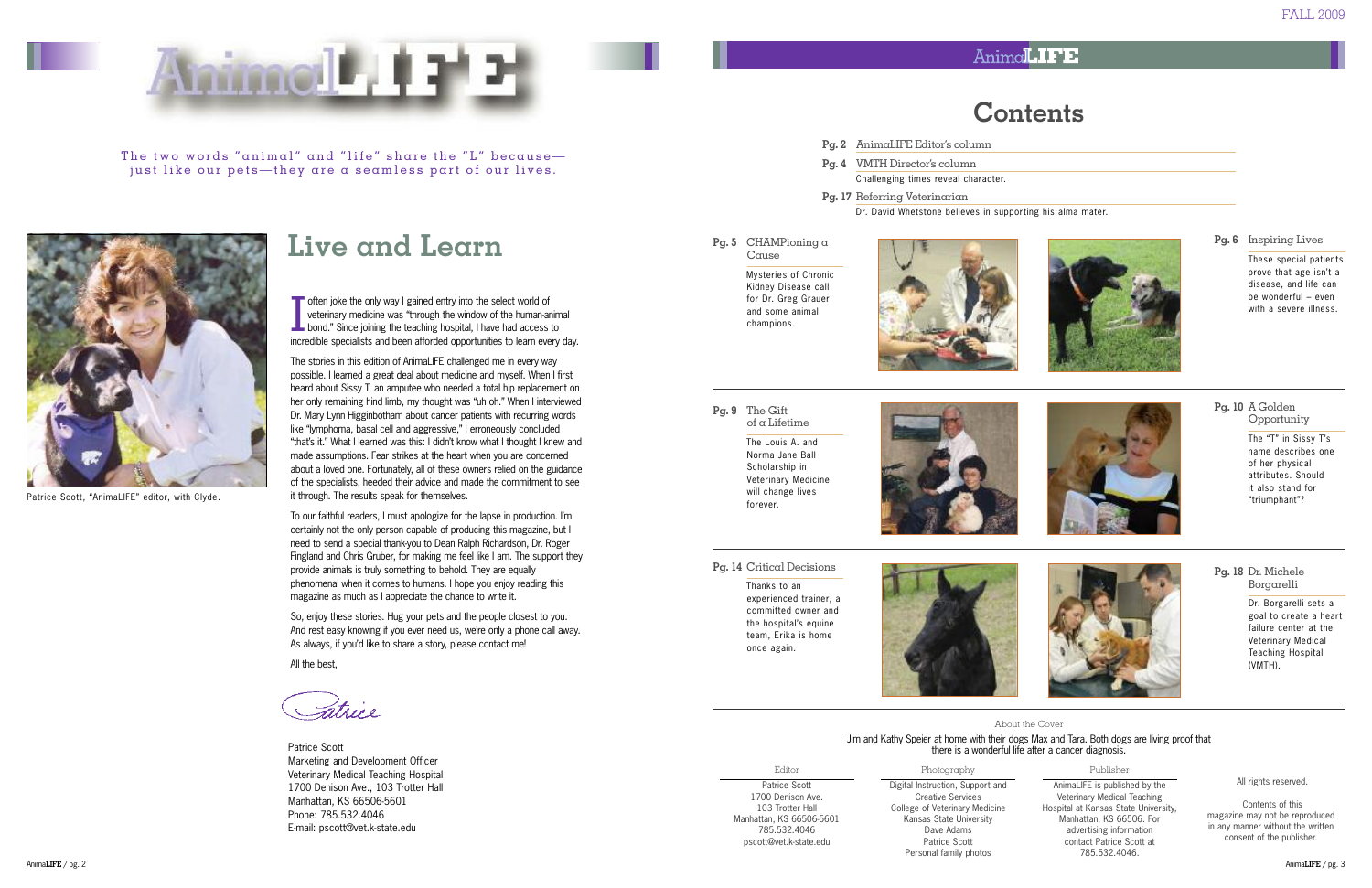#### Anima**LIFE**



# **Pushing Beyond**  $CHALLENGES$

T's wonderful to talk to you again about events at our teaching hospital. Thank<br>Lyour patience with our production schedule. We're happy to be back on track t's wonderful to talk to you again about events at our teaching hospital. Thank you for ' ' !

We've enioved many, many successes in the last vear; and like most of you, we've ' ' experienced challenges. The economic downturn has had an impact on our hospital, our college and our clients. I am immensely appreciative of the outstanding effort made by our faculty and staff as they faced these challenges with an unwavering commitment to patient care and teaching. The result was a modest increase in caseload and revenue in FYO9 which is remarkable given our challenges. Great thanks to our clients and referring veterinarians for continuing to support our teaching program.

I'd like to call vour attention to a feature article about a client of the teaching hospital ' who decided to make a difference in the world. How lucky we are that he chose us. I am blessed to have the opportunity to know Lou Ball. He is more than a friend, he is family. The love and commitment he had for his wife Norma Jane and their pets is an inspiration to us all. What Lou has done for veterinary students is unprecedented in veterinary education in the United States. His gift will improve the lives of veterinarians and pets for eternity. Thank you, Lou,

We continue to push forward to offer the best patient care possible. Since we've visited ' last, we've replaced our oncology service's linear accelerator. The hospital's radiography ' ' ' equipment was upgraded to the latest technology available, and the endoscopy suite underwent a sweeping renovation.

Our commitment to advance the profession of veterinary medicine is visible in every aspect of patient care. In doing so, we will be ready when you need us. Maybe you never thought vou'd need to visit a veterinary teaching hospital. That's OK, we've just spent ' ' ' every waking hour preparing for you, just in case.

Thank you for supporting our hospital, and thank you for caring about animals.

Warmly.

Roger B, Fingland, DVM, MBA, DACVS Associate Dean, Clinical Programs Director, Veterinary Medical Teaching Hospital

### Dr. Greg Grauer

Chronic Kidney Disease plagues geriatric patients

A clinical researcher has been awarded more than \$500,000 to help unlock the mysteries of the second leading natural cause of death in dogs and cats.

Dr. Greg Grauer, professor and Jarvis Chair of Medicine, in the Department of Clinical Sciences, is studving chronic kidnev disease (CKD), a progressive disease that primarily affects geriatric animals. As many as 7 percent of older dogs and 20-35 percent of older cats are afflicted with CKD. This disease can lead to kidney failure, which occurs when threequarters of the tissue of both kidneys has been damaged.

Dr. Grauer has a long-standing interest in kidnev disease but began his current investigations in 2006. "Kidney disease is a maior cause of morbidity and mortality in cats and dogs." Dr. Grauer savs. "In veterinary medicine, we don't have ' widespread, affordable access to dialysis and kidney transplantation like human kidney disease patients, so we focus on treatments that help protect and preserve the remaining normal kidnev tissue."



Dr. Greg Grauer and Gizmo, a patient enrolled in an investigative study. Gizmo's owner is a senior veterinary student. '

#### **About CKD**

There are four stages of chronic kidney disease, and specific staging is determined by assessing the patient's history, physical exam status, and ' performing blood, urine and imaging tests, In blood tests for example, high serum creatinine and urea nitrogen levels (these are waste products excreted from the body by the kidneys) can indicate decreased kidney function. Determining the specific gravity of the urine as well as the amount of protein present also helps determine the severity of the disease process. Measuring the patient's blood pressure is important since hypertension is common in ' kidney disease and can damage the patient's eves as well as cause the ' kidney disease to progress. "The etiology (cause) of the kidney disease in each animal may never be known, but correctly staging the kidney disease the program." Dr. Grauer plans to enroll 24 new patients in each study. The study periods are six months for dogs and 24 months or longer for cats. If you are interested in learning more about these studies or would like to determine if your pet is a candidate, please contact your veterinarian.

**Faculty Profile** 

tory by Patrice Scott Photo by Dave Adams

# reg Grauer<br> **CHAMP**ioning a Cause

helps us link appropriate diagnostic tests and therapies to each individual animal." Dr. Grauer savs.

#### Investigative Studies

Dr. Grauer is conducting two CKD studies: One in dogs and one in cats. The canine study focuses on assessing the safety of a newer non-steroidal anti-inflammatory drug (NSAID) in dogs with CKD, NSAIDs have been very successful in improving the quality of life in dogs with arthritis, but in some cases. these drugs can cause kidney tissue damage. "Since many older dogs have both arthritis and CKD, finding a therapy that will lessen the pain of arthritis without advancing the kidney disease is an important goal." he savs.

The second study is designed to determine the efficacy of a novel anti-fibrotic treatment for cats with CKD. As kidney disease progresses, normal tissue is often replaced by fibrous scar tissue. "If a new treatment can be developed to help block scar tissue formation. it may improve our ability to protect the kidney from a progressive loss of function." he savs.

Helping animals is exactly what prompted hospital client Ginger Barr to enroll her cat Champ in a study last year. "I have been blessed that the maiority of my animals have lived very long lives, but I have lost cats and dogs to kidney disease." Ginger says. "I want

to see if these meds can help Champ and all animals live longer, healthier lives. Champ did so well that Dr. Grauer asked if we would be willing to continue in the study. I was tickled pink – thrilled to death – to continue with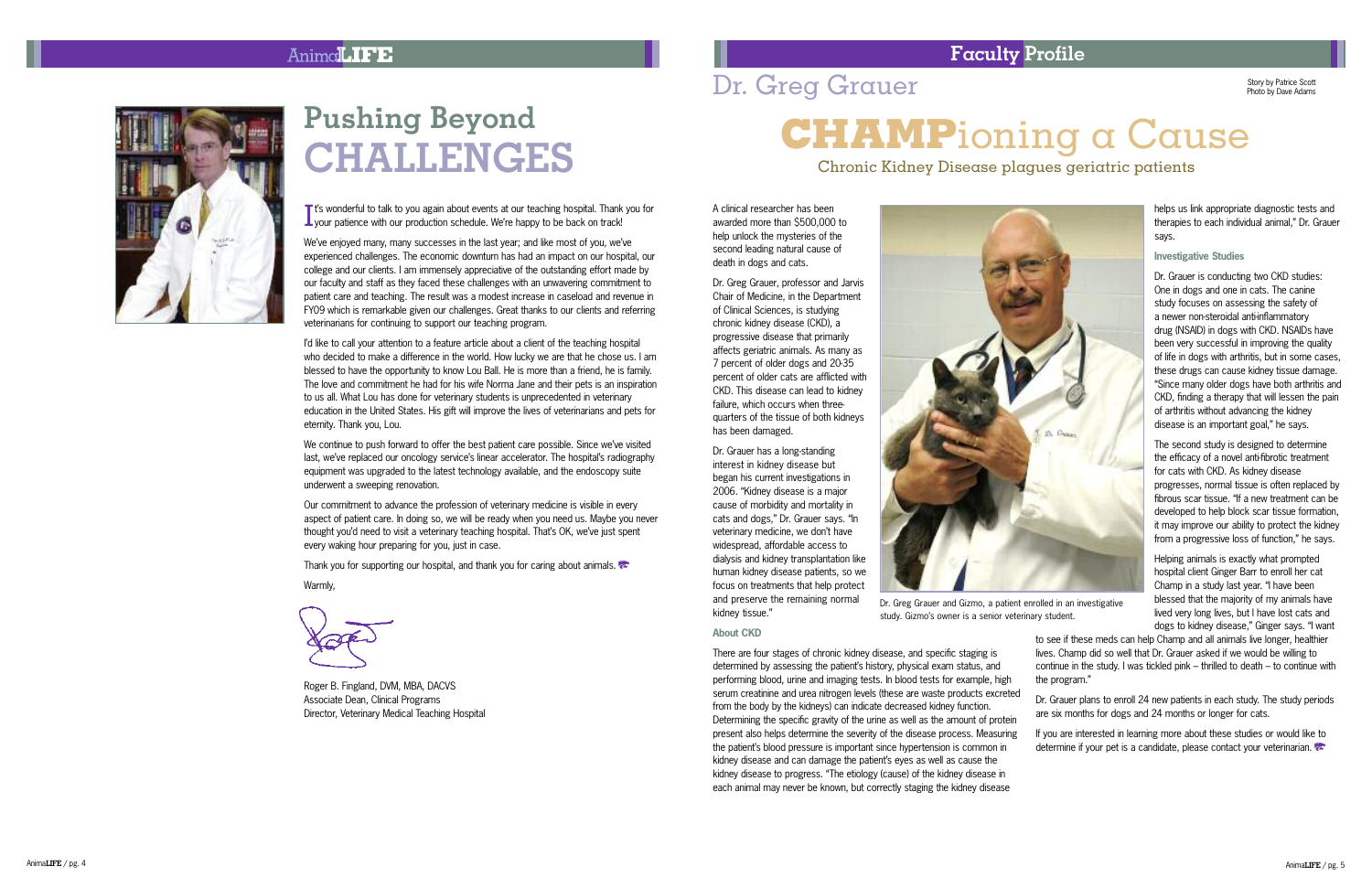#### Cancer.

It's a six-letter word, the mere thought of which ushers in images of "The End." According to veterinary oncologist, Dr. Mary Lynn Higginbotham, that is a common perception. It's also dead wrong. Following is a story about two of the hospital's oncology patients, Max and Tara, who are living proof that there is life – sweet, wonderful life – after a cancer diagnosis.

Hospital clients Jim and Kathy Speier (pronounced spire) have made these decisions for years. The Berryton, Kan., couple opened their hearts and home to many animals that were abandoned or abused. Each animal is valued and has ample room to enjoy life. Max and Tara, both 15 years old, are two of the Speier's six dogs and 16 cats. The driving philosophy behind their decisions is simple yet deeply rooted. Dr. Mary Lynn Higginbotham and Jim and Kathy Speier<br>
Celebrate their successes with Max and Tara.<br>
The driving philosophy behind their decisions is simple<br>
yet deeply rooted.

Max's and Tara's stories dispel common misconceptions about cancer and reinforce the logic of seeking a specialist when needed. Comparisons to humans go a long way in helping clients understand their pet's medical condition. But animals aren't humans, and there are significant differences between the way animals and humans tolerate various treatments and medical therapies. It's imperative to recognize these differences and make decisions based on medical facts, guidance from the specialists and the owner's wishes.

> Kathy: We took Max and Tara for teeth cleanings and routine exams in April 2007. Because they were getting older, we started taking them to the veterinarian every six months. Both of them had fatty tumors we were a little concerned about. In November 2007, our veterinarian found a cyst on Max's ankle. There were suspicious cells in the cytology, so our veterinarian referred us to K-State. Max wasn't acting any differently or having any symptoms. We just found the tumor during a routine check-up.

Dr. Higginbotham: Max was diagnosed with soft tissue sarcoma in the left lateral hock, specifically malignant histiocytoma Grade 1. We recommended the tumor be surgically removed. Radiation therapy was recommended when the histopath report showed the tumor was not able to

"It comes down to doing what you'd want someone to do for you," Kathy says. "Everyone wins when pets are successfully treated. The students and doctors at K-State win because they need cases to train students. Our local veterinarian wins because he gets to treat our pets for the rest of their lives, and the animals win."

 $K \alpha$ thy: Ten or 11 might seem old, but we've had dogs live to be 16 and 17. So if we can keep them happy that long, we will.

Max and Tara have been together since each was about a year old. Tara lived at the couple's auto shop in Topeka with Cinnamon, the other "shop dog," until Cinnamon passed away. Tara needed a friend so the couple adopted Max from the local animal shelter. "They became friends immediately," Kathy recalls. The dogs did everything together, including acquiring cancer.

Dr. Higginbotham and Jim and Kathy share their perspectives about living with cancer.

#### How did you learn Max had cancer?

Kathy: The oncologists recommended we remove the tumor and follow that with radiation. Because Max was feeling so good, we had to give him a chance. If he'd been sick or suffering, we would have made a different decision.

#### What was Max diagnosed with?

Dr. Higginbotham: Max is doing quite well, and I expect he will continue to do well. Right now, I think arthritis is his biggest worry.

 $K \alpha$ thy: I think they get a lot of extra attention at the hospital. Max practically had a student all to himself after surgery. I like the fact that the hospital is staffed 24 hours a day. It's very comforting to know that if there is a problem, a trained professional is right there.

be completely removed. In many people's eyes, Max was already geriatric. But age isn't a disease. As long as the patient is healthy, there is no valid medical reason not to treat.

Jim: Ten or 11 is just halfway to us.

#### What was your immediate thought when you heard the diagnosis?

Kathy: To tell you the truth, I was not panic stricken. One of our other dogs had cancer, and he lived a full life. We knew we had options. Yes, I was nervous, and it was scary. But because of the location of the cyst, I thought at the very worst, Max would lose his leg. We just decided to take him to K-State and let the specialists guide us. I didn't want to accept that diagnosis without consulting a specialist.

Jim: Sometimes if your veterinarian says there is nothing you can do, there still might be something you can do. You can always get a second opinion. Of course we trust our veterinarian. But it's no different than a human member of the family, and I see it as my responsibility to do everything we can for our animals. Our animals have spent their lives protecting us. It's our job to take care of them when they need us.

#### Why did you proceed with surgery?

Jim: We knew our veterinarian and the oncologist at K-State would tell us the truth. If they believed we should stop, then that's what we would have done.

#### Why did Max require radiation therapy (RT) ?

Dr. Higginbotham: Soft tissue sarcoma masses have about a 20 percent metastatic rate. If masses are removed and recur, they become invasive and start to grow between the tissues or whatever is in the region. The goal of radiation therapy is to kill the residual cells and prevent local recurrence. In December 2007, Max underwent 17 radiation treatments and did quite well. He did develop some irritation to the skin surrounding the radiation field, which is quite common. We prescribed topical products and some anti-inflammatory medications to keep him comfortable.

#### What is Max's prognosis?

#### Tell us about the care Max and Tara received at the hospital.

#### Jim: The patients get a lot of extra care and attention at the hospital, and that's an important part of the healing process. It sure helps us sleep at night.

# **Living Life TO THE MAX**

**"Everyone wins when pets are successfully treated. The students and doctors at K-State win because they need cases to train students. Our local veterinarian wins because he gets to treat our pets for the rest of their lives, and the animals win." —Kathy Speier**



celebrate their successes with Max and Tara.

INSPIRIMG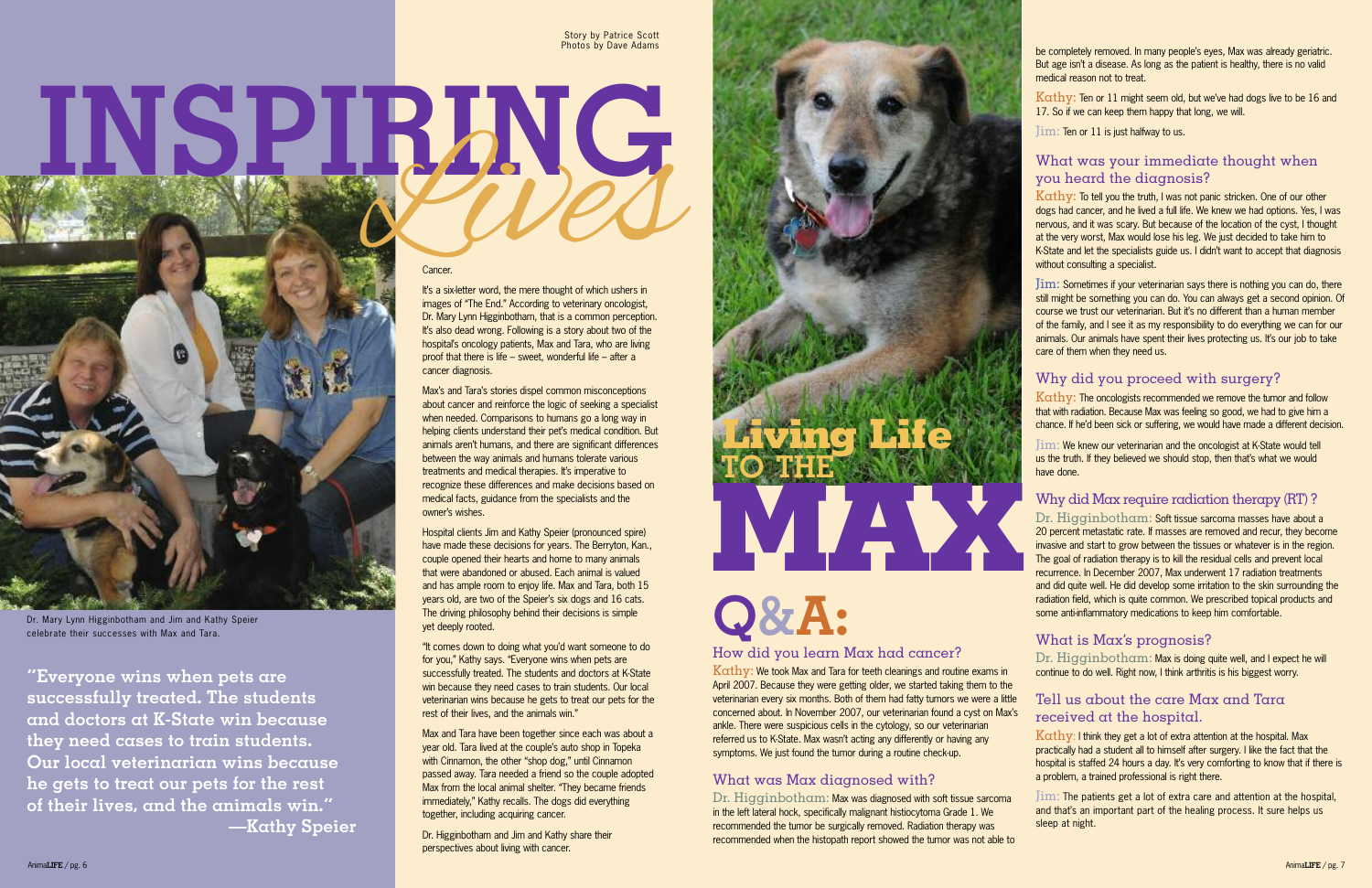**Editor's Note:** *The Balls embody the very spirit of philanthropy. Sometimes people make gifts, and sometimes they are the gifts. Rarely do both attributes come in one package. Rare is but one word to describe Lou Ball.*

**L**ou and Norma Jane Ball loved each other and their cats. That simple<br>**L**evelity led to two historic events at the College of Veterinary Medicine.

Lou and Norma Jane's blessed life together of 61 years included four cats. All of "the kids" received lifelong medical care – a cumulative 50 years – at the Veterinary Medical Teaching Hospital. To demonstrate their deep appreciation for their many years of positive experiences at the teaching hospital, the couple established a scholarship and funded it with annual donations.

When Norma Jane passed away in 2009, Lou wanted to do something special. Something that would pay tribute to his wonderful wife and their life together; and something that helped animals because their cats were central to many happy memories. The best way to accomplish that, Lou concluded, was to endow their scholarship and support a veterinary student. With that decision, The Louis A. and Norma Jane Ball Scholarship in Veterinary Medicine became the premier scholarship at the college.

Dean Ralph Richardson treasures all aspects of the Ball's relationship with the College of Veterinary Medicine. "Lou and Norma Jane's caring attitudes and shared vision for the future is nothing short of amazing," he says. "We miss Norma Jane, but we are thankful for the way this special couple cared for their 'kids' and demonstrated appreciation for the Veterinary Medical Teaching Hospital faculty, staff and students. They were the best clients any veterinarian could ever wish for! Norma Jane's lifetime career as a teacher undoubtedly helped them recognize the needs that veterinary students face – and they generously addressed them. Lou's business skills and understanding of the insurance business allowed them to develop the concept of the Perpetual Pet Care Program. We are honored to be the veterinary college where the program has become a model for the entire veterinary profession. We have been blessed to be a part of their lives." times over the ensuing 37 years. Lou wanted to protect that income stream, gains taxes. Proceeds from the stock sale were placed in an account that will generate quarterly payments to Lou for life. "By establishing the charitable unitrust, we could fund the scholarship with the full benefits of the growth of the stock," Lou says. "In retirement, the dividends were a means of supplementing our living and lifestyle. In the end, I feel, it will provide someone a great opportunity to fulfill their life dream of becoming a veterinarian." The first time the couple made history at the college was in 1996 when they unknowingly created a program that would change the lives of countless animals. They approached the hospital director about establishing an agreement in which the hospital would care for their cats in the event something happened to them. Their contract outlined specific guidelines for the cats' daily care, and in return, the couple would make an estate gift to the college. That initial request grew into the now formalized Perpetual Pet Care Program. The Balls are directly responsible for helping 28 pet owners in nine states make plans for a beloved 43 dogs, 29 cats, 7 horses and an African Grey parrot.

"From Sam to Danny Boy to Tiffany and Coco, the support we received for our 'kids' was tremendous and certainly deserves our support by the scholarship I have established at this time," Lou says. "Norma Jane's long career in the teaching profession and my desire to support the College of Veterinary Medicine justifies the establishment of this scholarship. I know Norma Jane would feel that this scholarship will perpetuate our relationship with the college for years to come and provide assistance to an outstanding student."

Dr. Higginbotham: Tara was diagnosed with small cell lymphoma after her veterinarian discovered a mandibular mass during a routine checkup in November 2007 and referred her to the teaching hospital. Her lymphoma is different than what we see in the majority of dogs with lymphoma. (The majority have an aggressive form with intermediate to large lymphoblasts.) Generally when we see lymphoma, it has spread from one lymph node to another. It often spreads to other organs, such as the liver, spleen and blood. Small cell lymphoma is a very slowly progressive disease.

 $K \alpha$ thy: Other than swollen lymph nodes, she didn't have any other symptoms we noticed.

Kathy: You'd never know she was getting chemo. They'd tell us to watch for certain things, diarrhea, vomiting or changes in eating, but she was fine. They (animals) just don't get that sick at all. I know chemo affects some breeds differently, but Tara was fine.

> Lou and Norma Jane inherited stock when her father passed away in 1972. The couple received quarterly dividend checks, and the stock split several but he also wanted to make his gift to the college now. By working with the KSU Foundation, Lou set up a Charitable Remainder Unitrust, a vehicle that allowed him to donate the stock to the foundation and bypass the capital

Side effects are always possible, but we do our best to minimize them and keep our patients happy and well while they are undergoing treatment.

 $K$  $\alpha$ thy: We'd ask, 'should we keep going?' If the oncologists told us the cancer was too advanced or it was going to be too hard on her, then we would have stopped.

Dr. Higginbotham: We have to say the prognosis is guarded because she has metastatic disease. But neither of her tumors are progressing. There aren't many dogs that develop Tara's specific type of lymphoma. It's very possible she will live with the disease for a long time.

#### What was Tara's diagnosis?

The Louis A. and Norma Jane Ball Scholarship in Veterinary Medicine is designated for a student who is in the top 10 percent of their class, has an interest in small animal medicine and surgery and has an excellent chance of being accepted into a residency program at a renowned institution. The seven figure endowed scholarship will pay the student's tuition, fees, books and living expenses for their senior year. Lou and Norma Jane Ball with their two purebred Himalayans, Coco and Tiffany.

#### What were her clinical signs?

#### What was the prescribed course of action?

Dr. Higginbotham: We recommended surgery to remove the cancerous lymph node and to confirm the diagnosis. With small cell lymphoma, you have to assess the architecture of the lymph node to distinguish it from a healthy lymph node.

#### What happened next?

Dr. Higginbotham: Tara came in for a recheck in May 2008 and she was doing great. We recommended that Jim and Kathy increase rechecks to watch the mandibular lymph nodes on the other side. In July 2008, we discovered a firm, nickelsized mass on her skin that hadn't been noted before. We aspirated it then removed the mass. It was an aggressive basal cell carcinoma. Thoracic radiographs revealed three soft tissue nodules present in her lungs, which was likely metastatic cancer. Since she was otherwise healthy, we elected to try to stop the progression through chemotherapy and gave Tara five doses of Carboplatin.

#### How did she tolerate chemotherapy?

Jim: She seemed younger, I think because she was feeling better.

#### Why is chemotherapy better tolerated in animals than humans?

Dr. Higginbotham: Veterinary oncologists have worked hard to determine doses of chemotherapy drugs that fight the cancer yet are unlikely to cause severe side effects.

#### Why did you proceed?

Jim: I think Tara's love of life helped her fight this disease. If she was willing to keep going, then so were we.

#### What happened during rechecks?

In May 2009, radiographs and an ultrasound revealed Tara had a splenic mass. It was a hematoma, not a cancerous mass. The Speiers readily agreed to have Tara's spleen removed.

#### What is Tara's prognosis?

#### How is Tara now?

Dr. Higginbotham: At her recheck in June, the nodules in her lungs were stable, her liver looks good and overall she's doing quite well. The real success is that her quality of life is wonderful. She's still outside running around with Max, having a great life without a spleen, with small cell lymphoma and with pulmonary nodules. But to see her, you'd never know she has cancer – and neither does she.

# **Gift of a LIFETIME**

# **TARA**





Photo by Dave Adams

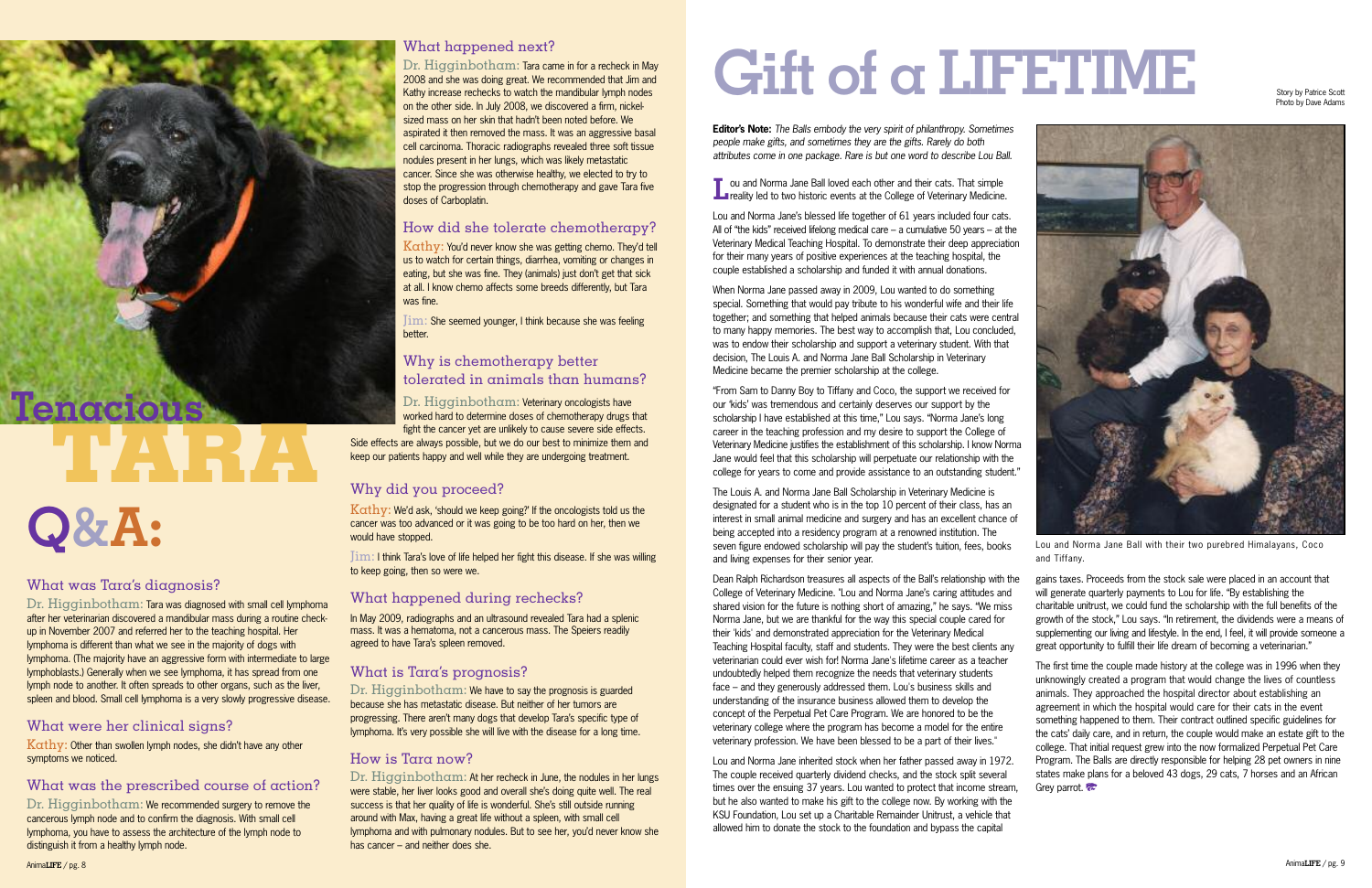Sissy T is fit, active, and healthy. Surgery for the 5-year-old Golden Retriever's hip dysplasia normally wouldn't be cause for much concern, but Sissy T isn't typical. The "T" is her normal stands for "tripod" on affectio Golden Retriever's hip dysplasia normally wouldn't be cause for much concern, but Sissy T isn't typical. The "T" in her name stands for "tripod," an affectionate reference to her physical condition as an amputee. Hit by a car when a puppy, her veterinarian amputated her leg after a failed recovery period. In one day, Sissy lost her leg and her home because her owners no longer wanted her. Her veterinarian tried to find a new home but finally contacted an area rescue organization in Omaha, Golden Retriever Rescue in Nebraska (GRRIN.)

Ron Olson and LouAnn Bovy of Elkhorn, Neb., had Golden Retrievers throughout their marriage. Having lost a Golden, Ike, to cancer, the couple was struggling without him. "We went months without a dog, and life just wasn't the same," LouAnn says. First they adopted Augie. Then, one wonderful day, LouAnn was surfing the GRRIN Web site and saw Sissy T's picture. "I don't know exactly what drew me to her, perhaps it was her personality," she says. "Her foster mom described her as sweet, funny, loved to swim and was extremely smart. Sissy T spent most of her life with three legs, and that was normal for her. I didn't see her as handicapped."

After sailing through the rigorous adoption process in October 2004, "Ron and I passed with flying colors," LouAnn proudly proclaims, Sissy T became Sissy T Olson. Once again, she belonged.

Sissy T became a member of the family and was immediately aware of the needs of those around her. Before Ron was diagnosed with sleep apnea, Sissy would alert him when something was wrong. "She would bump me with her wet nose and wake me up when I had gone too long without breathing," Ron remembers.

Every morning Ron took the dogs, Sissy T, Augie and the most recent member of the family, Carson, to a safe area to run off leash, dubbed "the run." With a seemingly unlimited source of energy, Sissy would run, jump, fetch her ball and annoy her brothers as much as possible. Last fall when she couldn't keep pace with the boys, Ron knew something was amiss. Then she just stopped trying. The couple took her to their veterinarian, Dr. Michelle Ravnsborg at Elkhorn Animal Hospital, who diagnosed her with hip dysplasia.

"When I first diagnosed Sissy T with hip dysplasia, it was heartbreaking to think what this meant for her future," Dr. Ravnsborg says. "I also knew that because she was one of the Olson family, she would have the best chance of a good outcome. In spite of all the unique obstacles, Ron and LouAnn did not hesitate to take her to KSUCVM where we knew she would receive the best care available."

"We didn't hesitate," LouAnn says. "We could have gotten her a cart, but she was too young for that. She was only five and healthy as a horse, and we had an option that could take the pain away."

Dr. James Roush, professor of surgery at the Veterinary Medical Teaching Hospital, recalls his initial conversation

with Dr. Ravnsborg. "I received a call from Dr. Ravnsborg who essentially said, 'We have a dog that had a previous amputation and has severe hip dysplasia in the only hind limb. Would you ever consider doing a total hip replacement?' I thought: 1) I wasn't sure how the patient would do; and 2) this may be our only hope because the patient wasn't mobile."

When Dr. Roush examined her, it was clear Sissy T was suffering from severe degenerative joint disease. "She was quite debilitated from her pain. She had severe muscle atrophy and loss of mobility to the point her owners had to carry her up steps."

Krista Adamovich was the senior student assigned to Sissy T's case. Krista is planning to apply for a surgery residency and considers this a dream case. "While on the orthopedic surgery service, I really wanted to participate in a total hip arthroplasty because it is a highly specialized procedure and is not done in general practice."

There were fewer than 10 cases in the literature about cemented total hip replacements on canine amputees, and no cases of uncemented total hip replacement on

It has been quite an ordeal, but life is returning to normal for Sissy T. "She's no longer in pain and is fetching her ball in the backyard, chasing squirrels, and annoying her brothers whenever possible."

LouAnn, a gardening enthusiast, reads *Garden Musings* to Sissy T on the lawn. The book, coincidentally, was written by Sissy T's favorite author, Dr. James Roush.

# **A OPPORTUNITY GOLDEN**

"When I first diagnosed Sissy T with hip dysplasia, it was heartbreaking to think what this meant for her future," Dr. Ravnsborg says. "I also knew that because she was one of the Olson family, she would have the best chance of a good outcome."

—Dr. Ravnsborg

Story by Patrice Scott

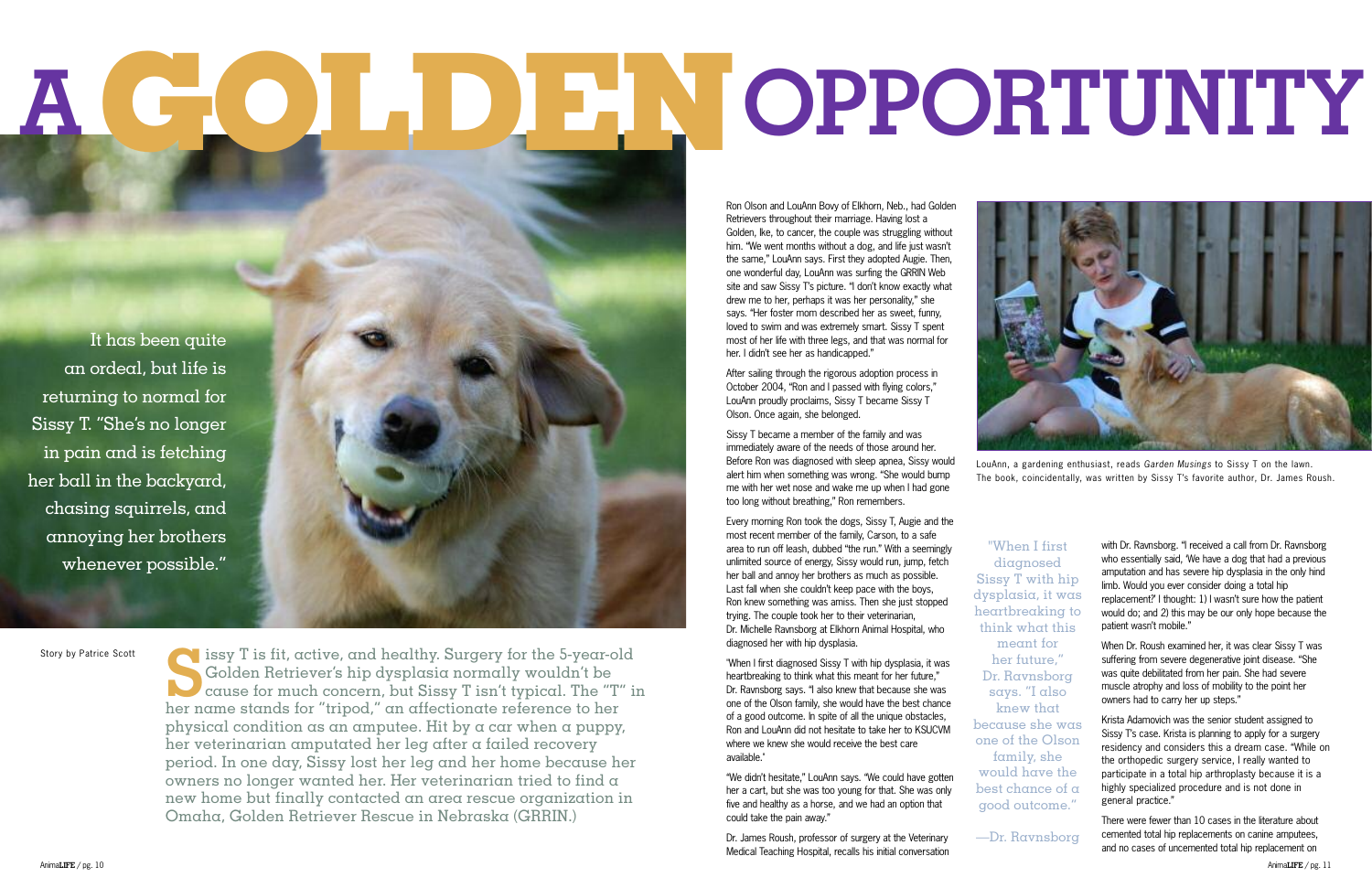

canine amputees. Since 2004, Dr. Roush has performed uncemented total hip replacements nearly exclusively because, in his opinion, it is a superior procedure. So the question was: Do we go with the tried and true? Or, do we perform a superior procedure with no evidence of how it may turn out in an amputee?

Several factors weighed in on his decision. First, Sissy T was voung. She would most likely have many vears with this implant. Second, she clearly had an active lifestyle prior to developing hip dysplasia. Third, her owners were committed to maintaining her independence. Fourth. cemented implants loosen over time, which can cause infections and complications.

Left: Dr. Roush uses the hospital's digital radiography ' equipment to show the exact placement of Sissy T's ' implant to Ron and LouAnn.

Below: The first few moments of her groundbreaking surgerv.

"Surgery is an art, and so much of what we do is based on touch. experience, intuition and the individual patient." Dr. Roush savs. "We decided to do what we believed was in the best interest of the patient, even if it meant taking a risk. Not only did we stretch by doing something we don't ' normally do, but we decided to do something that has never been reported."

Ron and LouAnn were fully on board. "We had complete confidence in Dr. Roush." LouAnn savs. "There was no doubt when we brought her to K-State that we were leaving her to have surgery."

On Feb. 25, 2009 at 9:35 a.m., Dr. Roush began the surgery. He removed the arthritic ioint and carefully positioned the implant.

"Surgeons are most concerned about the exact implant positioning," he says, "We altered the position of the acetabular cup from normal because Sissy T is bearing weight off-line. Luxation was a greater risk because she does not have a normal stance."

The surgery lasted one hour and 12 minutes, standard time for an uncomplicated procedure. Dr. Roush's post-op ' orders to Krista were simple: Keep the patient quiet and safe. "Dr. Roush wanted Sissy T laving down and as calm as possible to reduce the chance of subluxating her hip." she says, "So I sat with her for hours at a time scratching her belly until she fell asleep. She felt so good immediately post-surgery she would have run a 5K given the chance."

Doctor's orders included another precaution. "When she ' was standing, we used a sling to walk her around the hospital to further reduce the chance of injury." Dr. Roush savs.

On March 2, Sissy T was discharged and returned home with strict orders to keep her in a small kennel. A week later, Dr. Roush received a call. Sissy T's hind leg had ' gotten caught in her kennel and she was lame. He advised Ron and LouAnn to take Sissy T to MidWestVET, the hospital's satellite facility in Omaha, for radiographs, "It was ' so cool." LouAnn savs. "Dr. Roush could pull up the X-ravs at K-State, and he and Dr. (Mike) Thoesen could talk about the case. Having the convenience of a K-State satellite facility here in Omaha is a blessing." Sissy T fully recovered from the incident.

It has been quite an ordeal, but life is returning to normal for Sissy T, "She's no longer in pain and is fetching her ball ' in the backvard, chasing squirrels, and annoving her brothers whenever possible." LouAnn says, Very soon, Ron promises. Sissy T will be going on her treasured daily trips to "the run" again.

Above: Doctor's orders included another precaution. Whenever S i s s y T w a s s t a n d i n g , L o u A n n h a d to use a sling to walk her. This included every trip outside for the first few weeks after surgery to further reduce the chance of subluxating her hip.

Looking back. Ron and LouAnn are grateful for their experience but not surprised. Ike had been an oncology patient at the teaching hospital so they knew what to expect: Excellence, "You're capable, you're competent and ' ' organized." Ron savs. "We keep coming back for a reason." LouAnn echoes that sentiment. "The compassion that the students and professors have for the animals is amazing," she says, "The love they demonstrate for their patients just keeps bringing us back. We are getting the best care in the world."



Hopefully, Sissy T's case will help animals around the ' world. Krista has written a scientific paper about this unique case and submitted it for publication. Dr. Roush hopes Sissy T's case encourages other animal owners to ' be open to possibilities. "There are almost always alternatives if you care enough about your pets and care enough to go the distance to explore them." he savs. "There are specialists available to you who may be willing to take a chance."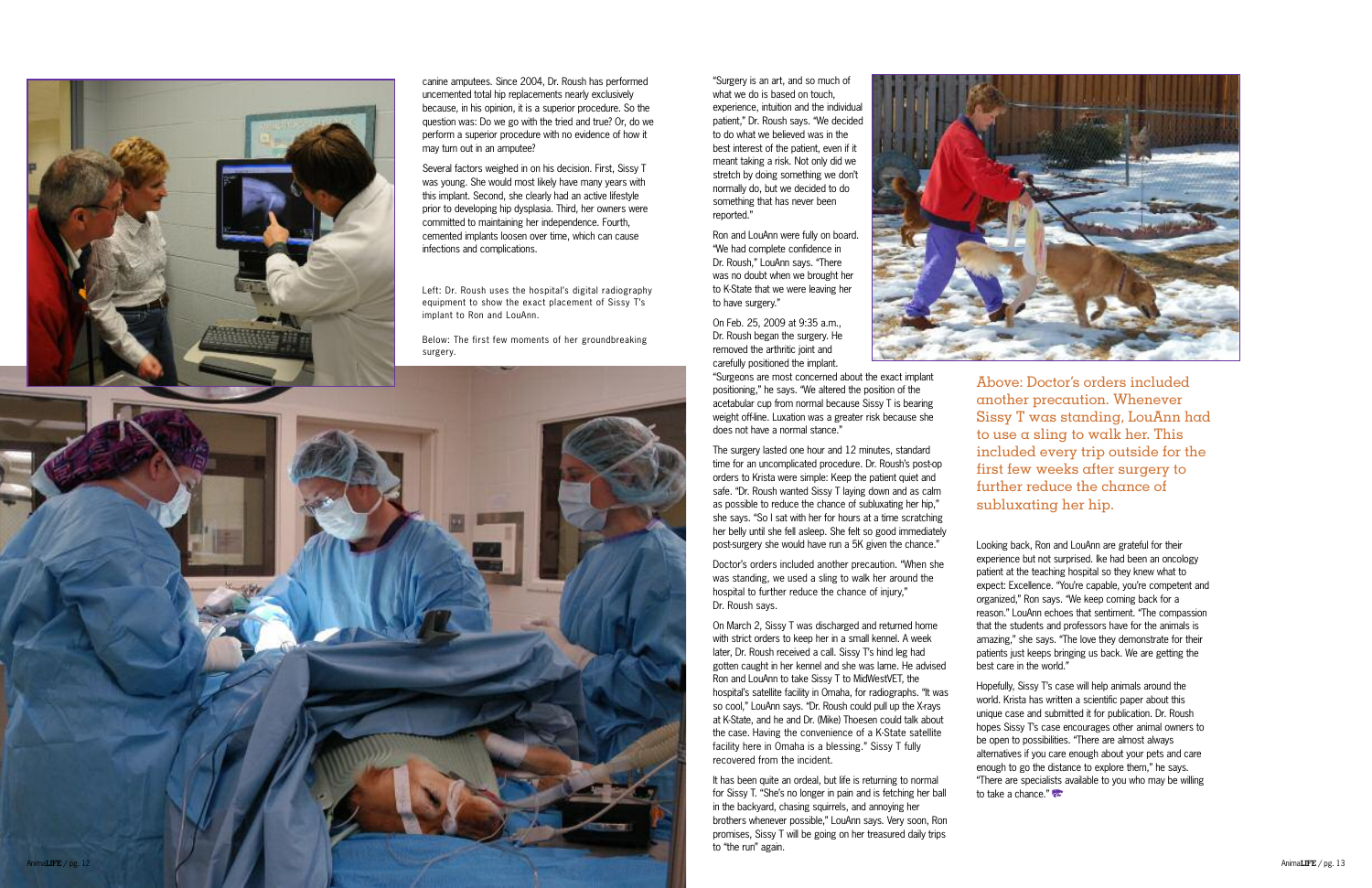"When they opened the trailer doors and pulled her out, it was heart stopping," says Vicki Francis, Erika's owner, after their harrowing three-hour drive to K-State from Plattsmouth, Neb.

The medical team placed the day-old Friesian foal on a gurney, rushed inside and administered emergency care. "She presented in shock," says emergency clinician Dr. Troy Holder. "She was agonal (gasping for breath). It was really a crisis. We had to get her on oxygen and administer fluids immediately to support her cardiovascular system. She was at least 10 percent dehydrated. We quickly tested her glucose, which was very low at 51. We submitted blood to the lab, and her white blood cell count was 1,500. Normal for a horse is between 6,000 and 12,000. This indicates sepsis."

Dr. Holder says all owners facing a medical crisis have to make that decision at some point. "You have stress on one side and eminent death on the other," he says. "It's like a person in a car wreck. You can't leave a person there and hope they stabilize - then move them. There is so much we can do to save a horse, but only if it's in time. Don't wait; don't hesitate, if your goal is to save the horse."

The crisis started the minute Erika was born. The premature foal was a "red bag" delivery. "A red bag delivery happens when the placenta tears away from the uterine wall. This deprives the foal of crucial oxygen and nutrients," explains Dr. Beth Davis, associate professor and section head, equine medicine and surgery. "If no one is there when the foal is delivered, the foal will suffocate."

When the team whisked Erika into the hospital, the mare became distressed and agitated. "We moved the mare to a stall where she was turning circles because she couldn't get to her baby," Dr. Holder says. "So we placed Erika's gurney in the hallway right next to the stall door and worked on her there so they could be as close as possible."

Trainer MaryAnne Girard was there when the foal was born and expertly managed Erika's medical problem until her condition worsened. Erika's veterinarian drew blood and the test results were stunning, Vicki says. "I didn't want to go (to K-State) originally because she was so fragile I didn't think she'd make it. Here we have a living foal and if we trailer her a long way, we might have a dead foal. The blood work indicated she needed 24-hour a day care, and we were already doing everything we could. MaryAnne and I just looked at each and said, 'Let's go.'"

Erika's veterinarian faxed the foal's blood work to the hospital. It gave Dr. Holder precious time to assemble the team and assign specific duties. "In a situation like that, you don't have time to plan. You have to have everything in place because you can't leave the patient. Every second counts at that point.

After they had Erika through the initial crisis, Dr. Holder explained the situation to Vicki and MaryAnne. "It was going to be a long and potentially complicated hospitalization and difficult recovery if we were going to save her,"

Dr. Holder says. "The clients understood what was in front of them and were quite committed to

saving her."

Erika was moved to a stall. She was improving thanks to four liters of fluids, the dextrose and oxygen, which gave her enough energy to flail. She was fighting to stand but didn't have the strength, so Dr. Holder asked a team member to sit with her and to "protect her and hold her like a baby."

Erika survived that trying first night. "We started with a foal that was about to expire," Dr. Holder says. "By the time I transferred Erika to Dr. Davis in the morning, she was stable."

During morning rounds, Dr. Davis presented information about the case. She reported the extensive list of Erika's problems and

the first day of the first rotation for

senior students. This would be an intense, time-consuming case that would demand a great deal of commitment with absolutely no guarantee of a positive outcome. Dr. Davis asked for volunteers. Kristen Klein's hand shot up.



challenges to the students. It was Kristen with her first patient as a senior student.

"I volunteered," Kristen says. "I previously had the opportunity to work in equine ICU and on the hospital's foal team, which provides special care for foals with sepsis or that are compromised in some way. This experience made me want to be involved in



Erika is strong enough to venture outdoors for the first time under the watchful eyes of senior student Kristen Klein and trainer MaryAnne Girard. She'd been in the hospital for more than a week.



The foal was barely alive. Her breathing was labored; she was semi-conscious. Erika was  $\perp$  in critical condition and time was clearly running out – if it wasn't already too late.



Dr. Troy Holder led the medical team that saved Erika's life when she arrived at the hospital.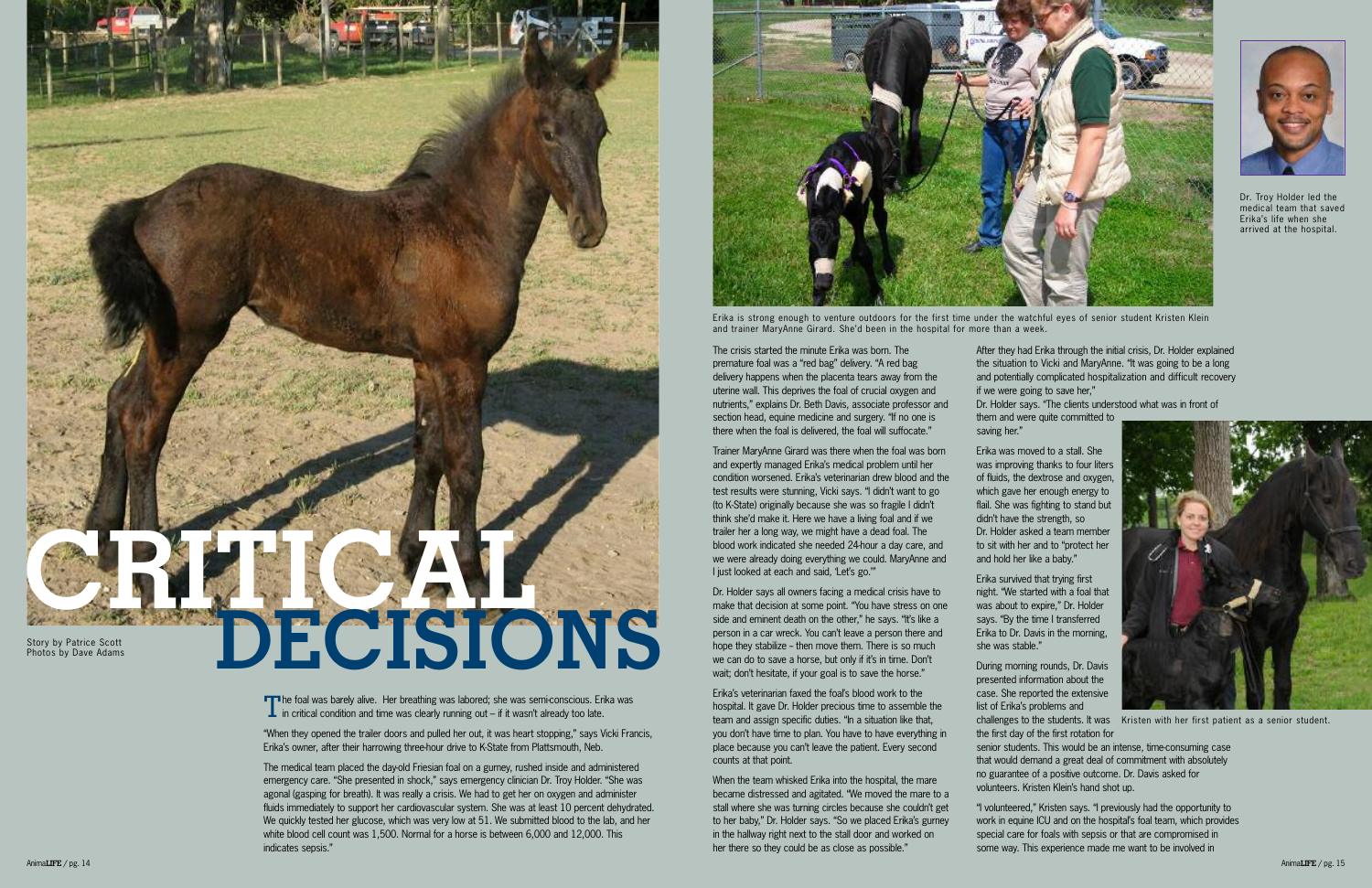

**DEREVIE SERVIE START AND KING A LIST AND KING A LIST AND KING A LIST AND REPORT OF A LIST AND REPORT OF A LIST AND REPORT OF A LIST AND REPORT OF A LIST AND REPORT OF A LIST AND REPORT OF A LIST AND REPORT OF A LIST AND R** large animal practice. Instead, he has a large small-animal practice and wouldn't change a thing.

"I realized I wanted to be a veterinarian in junior high/high school. That's when my family moved back to the farm my dad grew up on in Osawatomie," he says. "I loved that life. I thought becoming a veterinarian would be a way to be involved in animal agriculture and make a living."

But life has a way of changing a person's course. In an animal science class during his undergrad studies, he met Kate Perkins. She was also a preveterinary student. He maintained his focus on large animal late into his veterinary training. "In my senior year we had externships. Two were in food animal, and one was an all-dairy rotation in California. I completed two small animal externships, and that pretty much cinched my decision to be a small animal practitioner." But it would take a few years before that dream would become a reality.

He and Kate married in 1993, two weeks after graduating with their veterinary degrees. They moved to Georgia where Dr. Whetstone completed a small animal internship. The couple moved to Iowa and worked in a mixed animal practice for three years before moving back to Wichita. "We had an opportunity to buy a practice and took it," he says. They bought Crestview Animal Clinic in



1997, and in 2000 merged with Dr. Kevin Cederberg's practice, Countryside Pet Clinic in Andover, Kan.

When asked why their practice is successful, he thoughtfully replies it's their philosophy and the people around them. They invest. They invest in their practice to ensure its

success. They invest in their education. They invest in their 24 employees – all so their clients and patients receive the care they want.

> Dr. Whetstone lives on a ranch in Howard, Kan. "It's a way for me to get my large animal fix," he jokes. It is home to Dr. Whetstone, wife Dr. Kate Perkins, and kids Timothy, 9, and Hannah, 6. The family has one dog, Jack, a Golden Retriever they adopted from the clinic five years ago, and three cats: Tate, Jannie and Gale, a rescue following the Greensburg tornado.

"I think what our clients expect of us is to provide cutting edge services. We aren't specialists, and we'll never be K-State, but our clients expect it in our technology and our knowledge base. In Kansas, we are required to get 20 continuing education hours each year. We get between 40 and 60 hours. We send our technicians to major conferences around the country so they can share ideas and bring ideas back to our clinic."

Client Marsha Powell keeps coming back to Dr. Whetstone for two reasons: What the clinic has to offer her dogs; and what Dr. Whetstone offers his clients. "He is an excellent veterinarian. We've had four Golden Retrievers, and Dr. Whetstone has taken care of all of them," Marsha says. "He

can read me. He knows that this living, breathing animal means the world to me, and he takes care of me as much as he takes care of his patients. We're just grateful for the care he's given our animals."

Dr. Whetstone referred Marsha and previous dog, Buddy, to the Veterinary Medical Teaching Hospital at K-State. "Going to K-State was just the best experience I could have asked for."

Erika spent two weeks in the hospital, and MaryAnne and Vicki stayed in town to be nearby. They spent long hours at the hospital. "Nobody skipped a beat," Vicki says of all the professionals at the hospital. "It was really nice watching the interaction with the students and faculty. The clinicians would instruct the students through a procedure then give the students the chance to do it as they closely supervised. Knowing now the kind of care, attention and capabilities that are there, I would have been much more willing to go there (K-State) earlier."

Dr. Whetstone appreciates the support he receives from the teaching hospital's faculty. "K-State has built a great faculty base. I so appreciate Dr. (Jim) Roush and Dr. (Ken) Harkin and all the faculty. They are always willing to give me time to discuss a case. I had to call Dr. Harkin about Tucker, my own dog, who, had laryngeal paralysis. He said, 'You need to put a tracheostomy in before you head this way. He said, 'You can do it.' He quickly gave me the pointers and confidence to do a procedure I had never done before. Because of that, Tucker lived another nine months."

Vicki says Erika is a happy, healthy rambunctious foal, who, by the way, loves people.  $\approx$ 

Now it's time to support K-State and give back. "I am thankful to K-State for my education, and I understand the need to educate veterinary students - the very people who will someday take our place," he says. "I want to be supportive of the educational process." Dr. Whetstone is also president of the Pet Tribute board of directors. Pet Tribute is a memorial program for veterinarians who want to individually recognize the loss of a client's pet.

# **LARGE SMALL-ANIMAL PRACTICE**

A few employees at Countryside Pet Clinic, from left: Graham Money, Ashley Money, Jolene Bextel, Michelle Harris, Dr. Whetstone, Rhonda Herbers, Karen Childs and patients Trooper and Camper.

Story and Photos by Patrice Scott

Erika's case. This foal was a little overwhelming because she was my first case, and I had to completely focus on her. Her treatments were so frequent, I really didn't leave her side much." For the first few days, Kristen was with Erika from 6 a.m. to 10 p.m.

There were many encouraging moments and many challenges throughout Erika's ensuing hospitalization. "Erika was up and down a bit," Dr. Davis says. "She was dealing with sepsis and hypoxia to her brain (from the redbag delivery), yet she was getting stronger and stronger. She

developed a life-threatening cardiac arrhythmia on the second day. We had to have her on several IV treatments concurrently to manage all of her problems. Kristen had to be sure that all of her medications were administered appropriately, as well as providing nursing care to keep her clean, dry and comfortable. As the days progressed eventually Erika began to stand intermittently with assistance, but that was a huge obstacle for this filly. I think Kristen wondered if she would ever be able to stand on her own."

The first time Kristen truly believed the foal turned the corner was when Erika stood. "She slowly gained more strength and could stand up on her own," Kristen says. "Then she started getting a little frisky and kicking, which was really fun to see because it meant she was feeling better."

Vicki is obviously elated that Erika survived. She credits MaryAnne's experience, quick thinking and cool head for the initial direction and guidance. "When MaryAnne got nervous, I got nervous."

Dr. Holder gives Vicki and MaryAnne much deserved credit. "They did everything right," he says. "They called their veterinarian when there was a problem, and they followed all the instructions to the letter. A case like this demonstrates how much we can do if given the chance."

"It was really nice watching the interaction with the students and faculty. The clinicians would instruct the students through a procedure then give the students the chance to do it as they closely supervised. Knowing now the kind of care, attention and capabilities that are there, I would have been much more willing to go there (K-State) earlier." – Vicki Francis



Happy Day! Many of Erika's care givers gather before sending the foal home. Dr. Beth Davis is far right. Senior student Kristen Klein is fourth from right.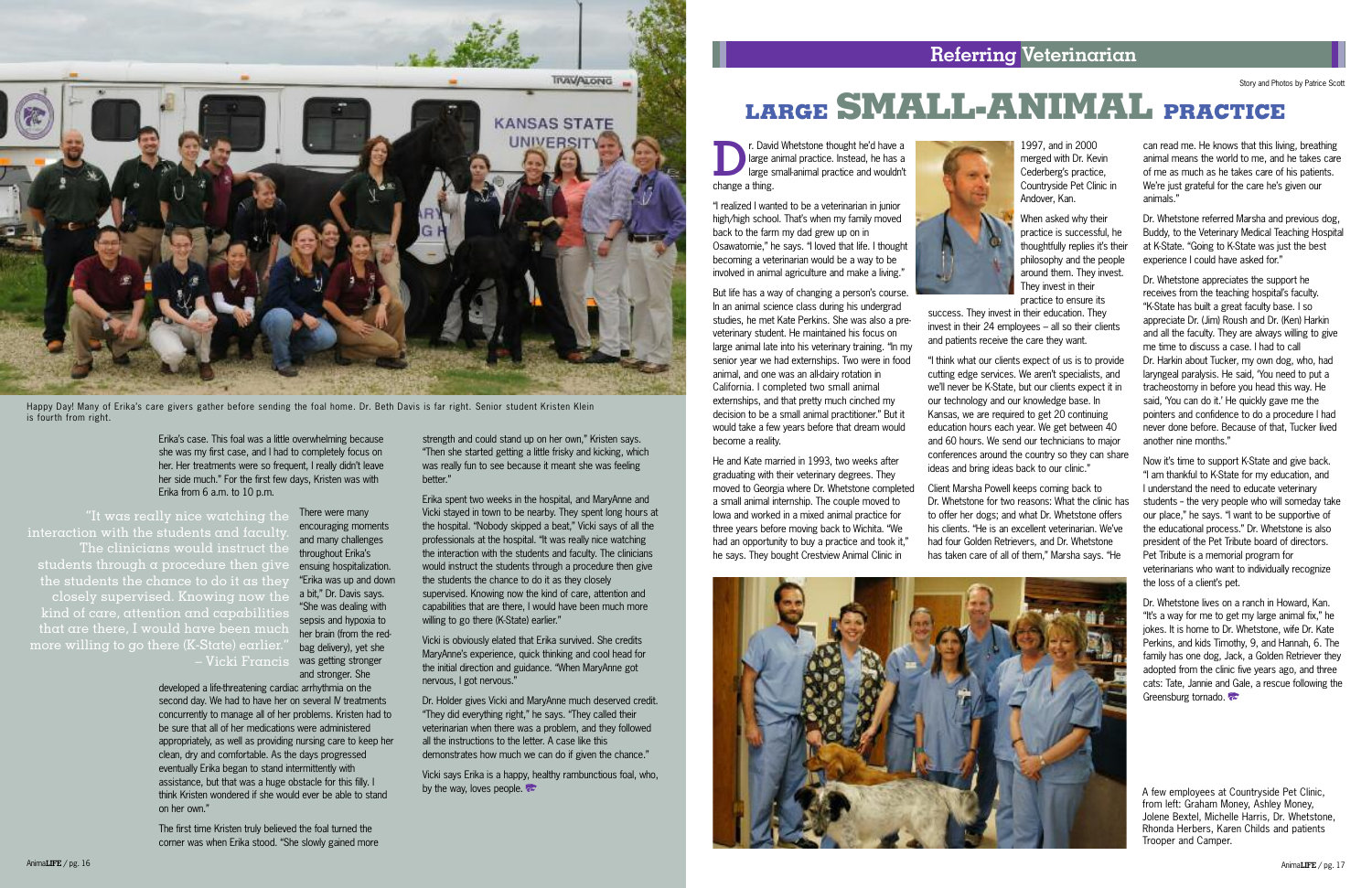

#### **Hospital Research**

### Dr. Michele Borgarelli

Story by Patrice Scott<br>Photos by Dave Adams

**Th**e chance to improve lives – his family's and his patients' – is what **brought Dr. Michele Borgarelli,** associate professor of cardiology, from his home in Torino, Italy, to his new home in Manhattan.

From landscape to language, life is completely different for the Borgarellis, including: wife Lucy, a neurophysiologist; daughters, Magda, 14, and Giorgia 10; and cats Gigi and Sole. The family moved here in 2007 from the historic city in northern Italy that once was the country's capitol. Torino is Italy's fourth largest city and is surrounded by the Alpine arch and hills. Still visible is the city's grid pattern created by the Romans, and majestic palaces and gardens that date back to the 15th century.

But where is this cardiologist proud to call home? "I love Kansas," he says. "I used to watch the old Western movies with John Wayne, and now I get to live where those things really happened. I love the prairie, the wide open spaces and the blue sky. Two colleagues from Italy didn't understand why we moved here so we invited them to visit. Now they can't wait to return."



Dr. Borgarelli is equally enthusiastic about his specialty and cherishes opportunities to teach clients about cardiac problems. "Heart failure is not a terminal disease. It is a chronic disease, and we can manage it," he says. "Patients can have a good quality of life."

Interestingly, dogs and cats are equally affected by heart conditions, and treatment centers on medical therapies. Clinical signs differ dramatically between the species, while the presence of a murmur is the hallmark of heart disease.

Dr. Borgarelli explains the most common acquired cardiovascular disease in small breed dogs is chronic degenerative mitral valve diseases (diseases of the heart's valves.) Dogs with the disease generally become symptomatic over age eight. Conversely, large breeds are primarily afflicted with dilated cardiomyopathy (an enlarged heart), which affects the heart's muscle. An enlarged heart decreases the heart's pumping function, and clinical signs appear between ages 5 to 7. Common symptoms include exercise intolerance, increased respiratory efforts and a cough. Patients are treated with drugs for life to control the symptoms and progression of the disease.

gladly accepted his honorarium: Half a wheel of Parmesan cheese.) The specialists became friends, and Dr. Biller encouraged Dr. Borgarelli to apply for a cardiology position at the VMTH. "The economic situation in Italy was not good. The students were great, but they couldn't find jobs that paid enough to maintain a family. Many had to leave the profession for that reason," he says. "We moved here to provide our daughters with a better future," he says. "I want to take this opportunity to challenge myself to do something good in a country different than mine."



Cats usually present with severe symptoms, Dr. Borgarelli says. He believes the presence of symptoms is easily masked due to cats' low activity levels, which gives the disease valuable time to progress. Feline patients experience decreased respiratory function or develop a thromboembolism, the sudden onset of paralysis due to blood clots moving from the heart to peripheral vessels. "It is a very painful condition as the heart's structure is compromised in cats," Dr. Borgarelli says. "Patients with a thromboembolism must be hospitalized while we control the condition with drugs. With proper treatment, we can also reduce the risk of a reoccurrence."

Dr. Borgarelli enjoys building model airplanes and constructed two for the Topeka Air Museum. Within a year, daughters Magda and Giorgia were fluent in English and excelling academically and socially. "This was a family decision, and we realized that if this was going to work, we had to come here with an accepting attitude, he says. "We've met wonderful people who've helped us in a number of ways."

Dr. Borgarelli's goal is to create a heart failure center at the Veterinary Medical Teaching Hospital (VMTH) to improve patients' quality of life and survival rates. It will also enable him to educate clients about heart failure and conduct valuable research investigating intriguing questions such as: Why do only 30 to 40 percent of dogs with a heart murmur



# **In the Heart of it All**

develop heart failure? "We want to create the center to determine why only some of the dogs that develop the disease become symptomatic. These are geriatric patients and sometimes they have other diseases such as bronchial diseases that produce a cough, but that does not mean the patient has heart failure," Dr. Borgarelli says.

#### From the Alps to the Flint Hills

As a young boy Dr. Borgarelli was strongly influenced by James Herriot books. "I come from a long line of pharmacists, but my family was very supportive of my decision to become a veterinarian," he says.

Dr. Borgarelli graduated from veterinary school in 1989 and spent the next 11 years between a private practice and referral center where co-workers encouraged him to consider cardiology.

"When I graduated from veterinary school, there were no specialization programs in Europe," he says. "Originally I wanted to be a surgeon, but there was a need for cardiologists. I was lucky enough to meet my mentor, Dr. Bussadori, who was starting a veterinary cardiology program. He encouraged me to apply, but there was no residency program so we had to build it. I came to the U.S. several times to train under board-certified cardiologists." Dr. Borgarelli became a diplomate of the European College of Veterinary Internal Medicine (Cardiology) in 1999.

His road to Kansas was built about 10 years ago when Dr. David Biller, professor of radiology, gave a four-hour presentation at a university in Parma, Italy. (Dr. Biller

**Editor's Note:** *Congratulations to Dr. Borgarelli for being recently elected president of the European College of Veterinary Internal Medicine.*

Dr. Borgarelli examines Sam during a checkup while cardiology resident Dr. Emily Olson and Sam's owner, Melissa Sunnenberg look on.

Dr. Borgarelli at home displaying a model airplane he constructed. Two of his models are on display at the Topeka Air Museum.

Dr. Borgarelli at home with his family. From left daughters Magda and Georgia, and his wife Lucy.